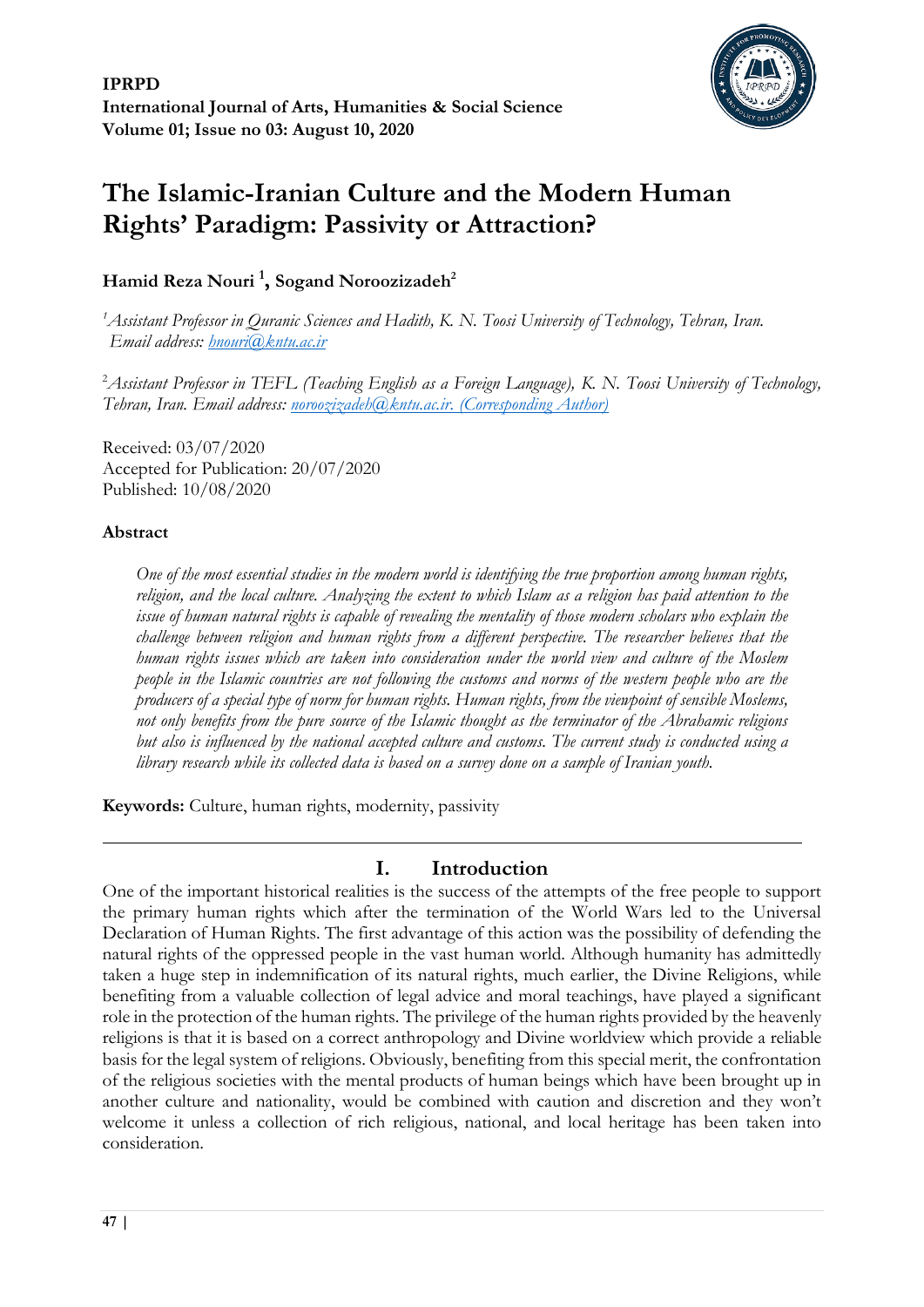# **II. Expressing the Major Question of the Research**

The Human world has so far witnessed extreme efforts taken by the enemies of some of the Divine Religions in order to create the image of a struggle between religion and the basic and vital issues in each age. In this regard, inducing the idea of the conflict of religion with at least three issues appears to be very important: **The conflict of wisdom and religion** which has led to the elimination of superstition from religion and the weakening of instrumental wisdom. **The conflict of science and religion** which some believe has led to the secularity of religion and caused the termination of the authority of the priests and now, **the conflict of the law and religion**.

True. In the contemporary world, some are trying to induce skepticism in order to prove the exorbitant claim of the contradiction of Islam and human rights; however, those who are familiar with the transcendental teachings of Islam believe that Islam is the basis of today's human rights. In fact, far from being a European gift, human rights are Islamic thoughts which have resulted from the principle of equality and brotherhood of human beings [1].

Meanwhile, some others, with the incentive of protecting Islam, have given the enemies a false excuse by maximizing some differences between the human rights which are offered by humans and included in the content of the Declaration of Human Rights and, in fact, have hidden the sincere efforts which have been made for the indemnification of the oppressed humans and the demands of the weak and abused humans [2].

The serious threat facing the societies benefiting from a rich religious and national culture is being passive in dealing with the human rights that is mixed with the western culture and intends to impose itself on other societies. Proper confrontation with this issue that is currently posed in the world and its absorption in the powerful digestive system of the Islamic Iranian culture will have many advantages. In fact, the passivity, selflessness, and uniqueness of human rights for all societies including a variety of cultures, customs, and languages, with the presupposition of the emptiness of the religion and local culture of ethical and legal factors such as human rights, have resulted in the isolation of the local culture as well as the unsuccessfulness and indulgence in dealing with the culture that has a considerable distance from the culture of other nations. The current paper intends to explain why there is no need for the globalization of modern human rights with its specific requirements in the Iranian society and insists on the human rights that are emerging from the Shiite Islam which represents a deep anthropology and is mixed with the Iranian culture and origin.

# **III. Theoretical Framework**

#### **3.1. The Theory of Globalization of the Modern Human Rights**

Obviously, in order to be effective and to have the guarantee to be materialized, trans-regional issues which are proposed in the human discourses are in need of crossing the borders and being converted into global norms. Such universalism is the basis of every global thought and value without which the existence or lack of norms make no difference [3]. One of the global norms is the issue of human rights, especially its modern version that should be converted into a respectful and compulsory guideline to become long-lasting. In case the norm of the modern human rights is only respectable in the western countries and is treated disrespectfully in other human societies, it shall be gradually destroyed. The requirement for following such a perspective is that the modern human rights with all their factors, which are probably supported by a specific world view, are regarded as acceptable and shall reject the cultural and moral factors of the target societies. Such factors include religious, national, and local duties and commands.

# **3.2. Features of Modernity and Modern Human Rights Paradigm**

The comprehensive system ruling over the behavior and the mind of the humans can create a specific type of human rights in a historical stage which is not the same in the other paradigm. The claimants of defending the human rights in the current world regard it as a modern concept which has been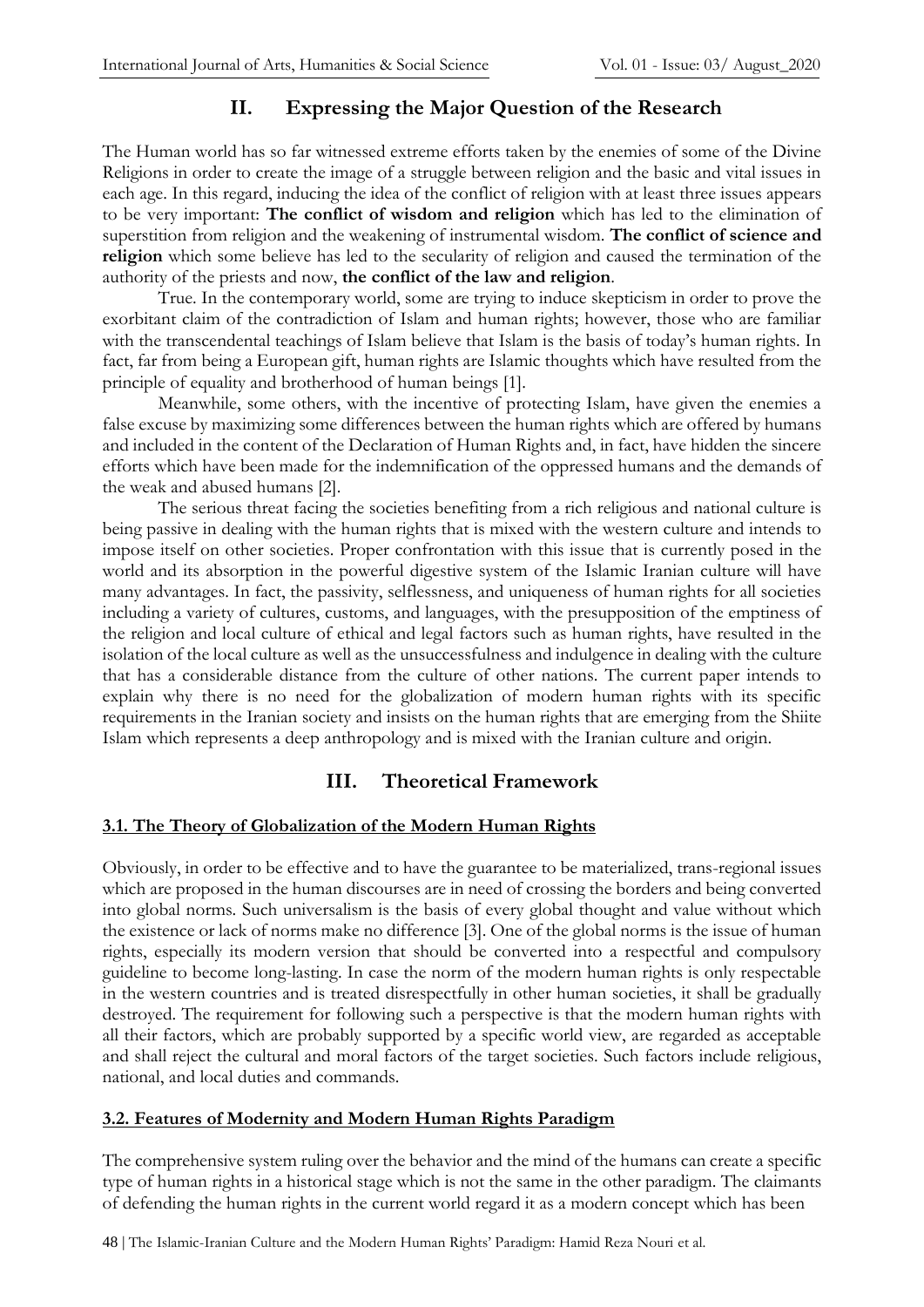formed in a specific paradigm. According to such claimants, the paradigm in which the modern human rights have been proposed is a paradigm of modernity in which a specific interpretation of the significant and fundamental concepts of the world has been made. The modern world has redefined words such as right, human being, science, morality, and so on in a new way. Modernism has been proposed in terms of concepts such as 1) Observationalism, Experimentationalism, Experimentalism 2) Subjective, Analytical, and Instrumental Reasoning 3) Humanitarianism 4) Individualism 5) Free Thinking and anti-Semitism 6) anti-Traditionalism 7) Affectionism 8) Seeking Equality [4].

Obviously, with such features of modernism, uniting the two principles of universality and cultural diversity is currently one of the main challenges of human rights.

In such a pervasive and dominant system, human being, and not God, is the center of the universe and everything, even God, has to be defined on the basis of the human being! It is not a matter of human responsibility for religion but it is a matter of the extent to which religion is beneficial to human beings. Human individuality has been recognized and the criterion is individual, not the society.

The new era (Modernity), in the private domain, is formed on the basis of the modern subjective belief in subjective law. The meaning of subjective law is that no one can issue a decree or establish any rules and impose them on any human being. On the other hand, the modern philosophy has established the concept of individualism and individual domain in the realm of socialism. In the modern era, in conflict with the public domain, the subjective domain has obtained a humane and real value [5].

Some believe that the concept of human rights, from its first glimpses up to its last manifestations, has been formed in the context of a modern culture and has a basic connection with historical and social events as well as cultural and intellectual contexts of the modern era. If there were no such era as enlightenment (having faith in reason and human science), if there were no such movement as religious reform (separating religion from the world and keeping the priests away from the government), if there were no humanism (humanitarianism and human primacy), then there would be no human rights [6].

According to the aforementioned belief, there are some rights that the modern human beings, regardless of their authority, consider for themselves and this self is nothing but human being in terms of being a human being. In fact, the subject of these rights, as well as the executor, and the establisher of such rights is the human being. Therefore, the human rights refer to the rights of the humans, not the rights of the Jews, the Christians, or the Moslems. According to John Rales, behind the veil of ignorance, human beings express the least of the rights, that at any time and place, they consider as essential for themselves. That's why, in the realm of human rights, all human beings are considered as free and independent and it is a principle that nothing is going to disturb such freedom, independence, and equality. Any right that is based on the beliefs of a specific number of people despite the fact that it might be considered as public and inclusive, similar to the beliefs of the believers of different religions cannot be potentially acceptable by all human beings. As a result, it is in contradiction with the human rights [6] (ibid.).

In contrast to the aforementioned paradigm, the paradigm preceding modernity is an inclusive and universal intellectual system in which God is the center of the universe and everything is defined in terms of God. Moreover, societism and paying attention to collective structure and preserving the rights of all human beings, in contrast to the individual rights, is emphasized. In fact, the individual is significant to the extent that the society and the rights of the society are preserved in contrast to the rights of the human being and the society. Human being is at the service of the religion as well as being committed to and responsible for its teachings. The materialistic world is just a part of the long journey that the human being should take and, hereafter, there is an eternal world. The human prosperity and blissfulness, rights and commitments are all formed on the basis of all that is named as the world ahead (including the materialistic world and the hereafter) and the benefits, deprivations, rights, and commitments, and so on are specified and defined on the basis of that eternal future.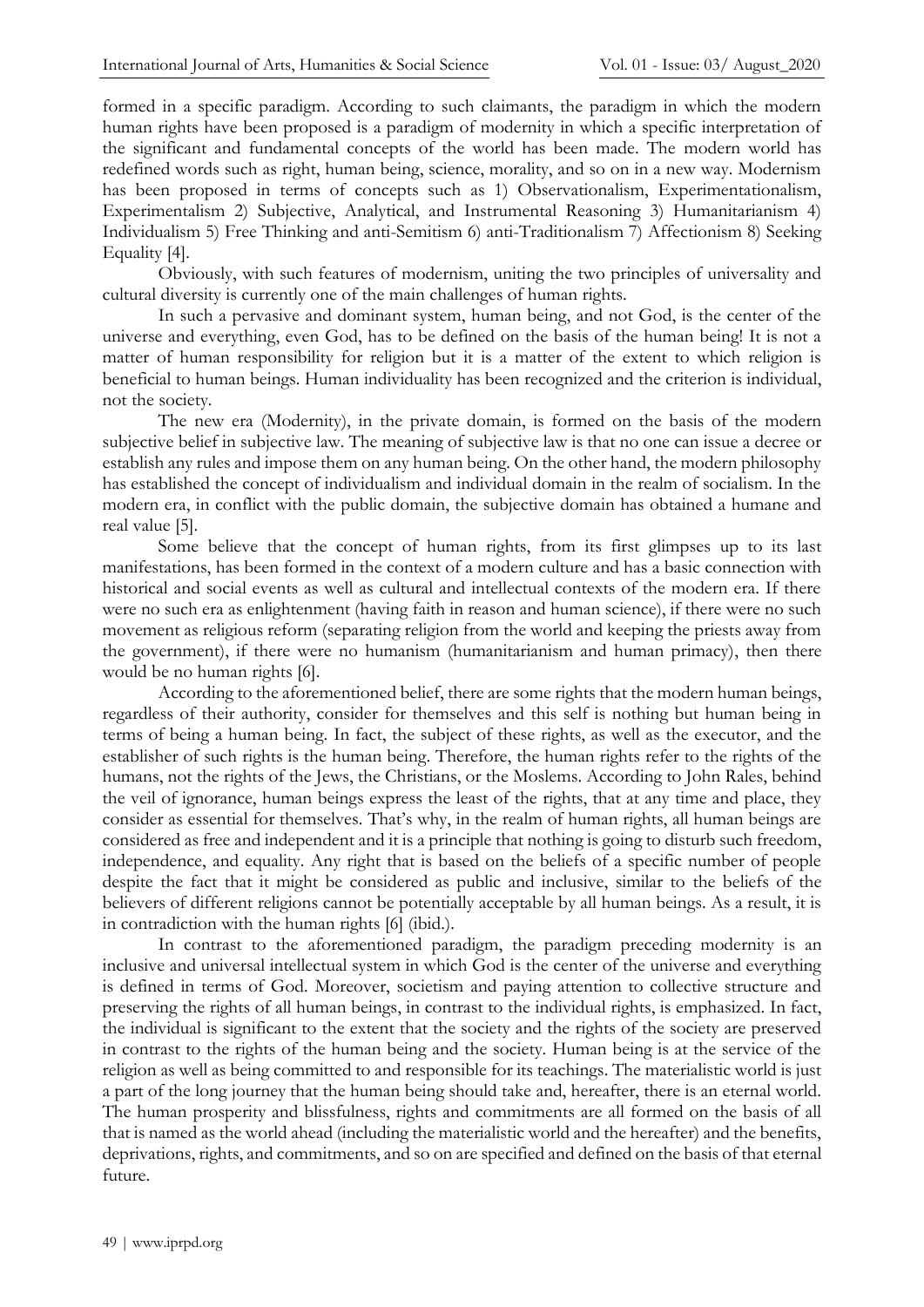Obviously, in such a paradigm that some believe has dominated the minds of human beings before modernity, human rights have either been taken into consideration with other aspects and features or may not have been considered at all!

The difference between these two types of paradigms represents the multi-divisionary concept of human rights in proportion to two periods of tradition and modernity. That's why in the discussion of the proportion between religious human rights which belongs to the period of tradition and modern human rights which is a product of the modern world, two perspectives can be achieved:

#### **3.2.1 Convergence and Compatibility**

It is not only possible but also the only way for the explanation and justification of human rights on the basis of religious teachings and principles. The societies advocating the modern human rights have actually been unsuccessful in its implementation. In fact, human rights need to be explained on the basis of the Divine perspectives.

### **3.2.2 Divergence**

Divergence refers to the existing contradiction between modern human rights and religious teachings as each one belongs to a specific world and a different paradigm. The human rights which is proposed in the modern world is a "humane" Human Rights while the human rights that is proposed by different religions is an Islamic, Christian, and Jewish human rights. While one of them disallows the violation of the right of life in no condition or circumstance, the other one regards the right of life as a right that is a significant trust bestowed upon the human beings by the Owner of the Universe that is God [7] and the Creator can control his property and His fatal laws are justifiable and reasonable for the creature [8].

# **3.3. A Critique of Modern Human Rights Paradigm**

Similar to many of the claims made by the intellectuals, the individual human rights is nothing more than a claim and by writing a set of human rights for himself, the human being cannot free himself from the realm of the human rights that has been written by the Creator of the Creation.

Neglecting the human rights that have been written by religion is showing unkindness to a collection of outstanding insights which are among the foundations of modern human rights.

The intellectuals in the context of human rights' paradigm have totally accepted modernity and have used modern concepts to reconcile tradition with modernity, instead of using the religious and traditional concepts and issues to criticize modernity which, as admitted by its true advocates, contains inner contradictions, errors and mistakes, and has been exposed to many destructive critiques by the post modernists [9]. They have also used concepts such as culture, customs, rationales, pleasures, and the spiritual goals of religion and so on in order to interpret the religious tradition in favor of modernity.

It seems that religious intellectuals, as a result of the heavy propaganda of the West, are attempting at paradigm-making to induce the paradigm of modernity and they are trying to fake a common mentality and a single paradigm for the whole world of humanity, from the West to the East of the universe; moreover, with an interpretation which is not accepted by its owner, they are endeavoring to consider the minds of the people from different communities as demanding the norms of modernity. This is the same method that is now named as universalism in sociology and its weakness has been revealed [10]. While it is acknowledged among them that modernity has only been accepted as a paradigm in Europe and North America [4] (ibid.), other American, Asian, and African communities do not accept this belief.

Even some have admitted that religious beliefs and traditions among Muslims are a strong barrier against the waves of modernity and reject the fundamental categories of modernity, and, in their opinion, with a great deal of regret, the same beliefs are a problem and a major obstacle to development in Islamic countries! [11]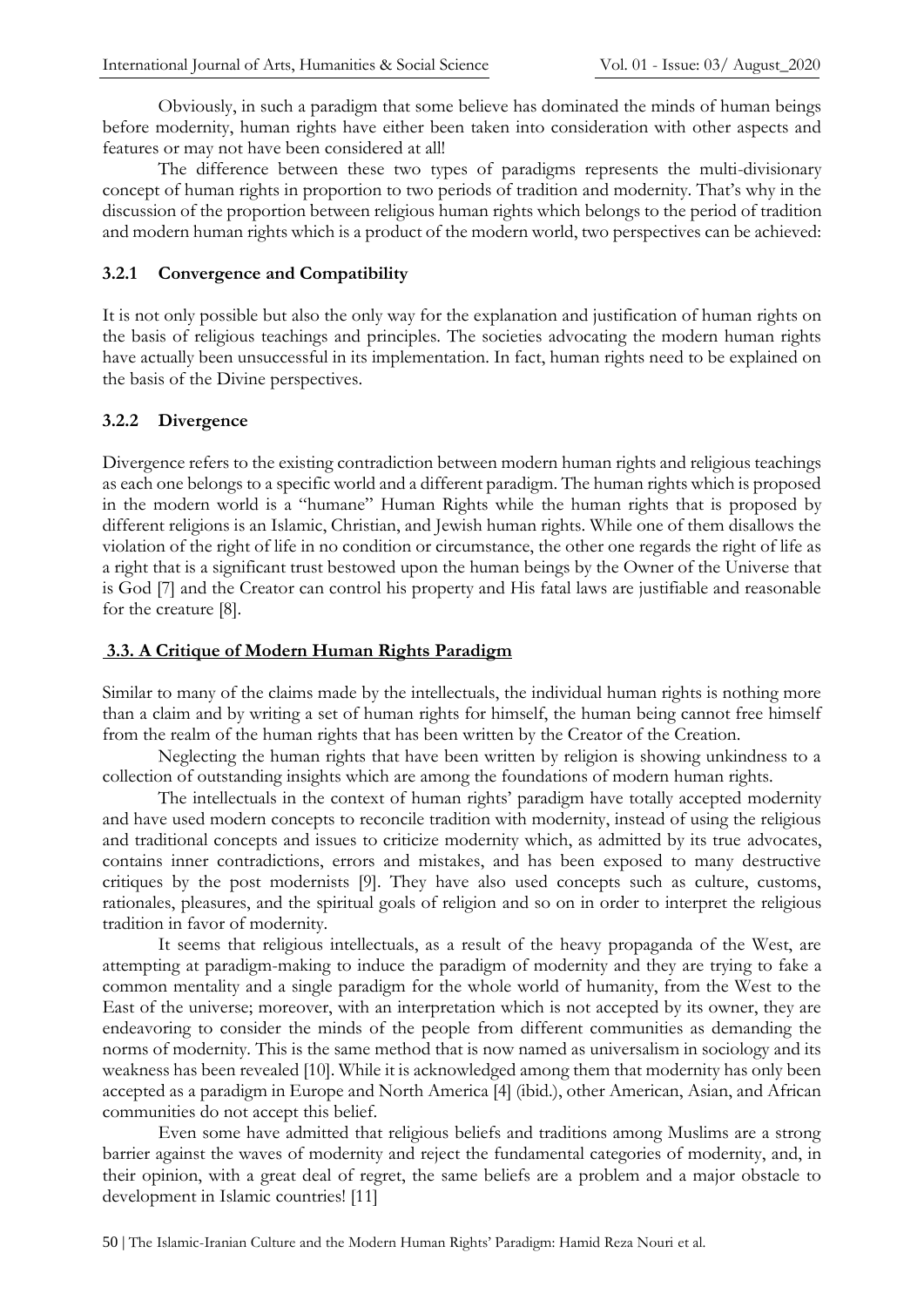Research and field studies conducted by the Westerners also indicate the adherence and insistence of the non-industrial societies on the preservation of traditional norms and the command of religious beliefs [12], which, in turn, is an evidence of the lack of a ruling-paradigm, with the theme of "modernity and modern human rights" in the world of humanity.

Western scholars have now confessed to the incorrectness of the sociologists' analyses and the predictions made by great scholars, such as Emile Durkheim and Max Weber, about the inattentiveness and negligence of human beings to religion in the so-called era of modernity. It is not clear, however, why the domestic intellectuals, despite all the evidence and signs of the negation of such a universal paradigm, insist on its existence in the context of human rights.

"Another reason why we have to be wary of this theory is that such theories are observing the real condition of other societies. For example, the origin and source of the Frankfurt postmodernism is the Western Europe. This is a world in which many of the things about which we have not even dreamed are assumed to be certain. That is, many of the seemingly abstract and universal issues are actually local"<sup>1</sup> [9].

Nowadays, the theories, intending to historicize and show the ineffectiveness of religion in the modern societies, have lost their truthfulness. Up to half of the 1960s, such a common claim that faith in religion is in the condition of a final decrease was based on a weak evidence. The advocates of this theory, instead of making an organized investigation of empirical evidence from numerous countries, mentioned the empirical evidence of a decrease in church attendance in the Western Europe and a few case studies that were compatible with that issue. Therefore, it is not surprising that over the past decade, the American sociologists have arranged a continuous counter-attack against the basic assumption of the theory of getting non-religious. They indicated the continuation of the vitality of the protestants in the United States, the rebirth of the evangelicals in Latin America, the new freedom of religion in the former communist countries in Europe, reports of the resurgence of Islam in the Middle East or the evidence representing the prevalence of the religious practices and beliefs in much of Africa and Asia [13].

The action made by the Islamic Countries in the formulation of the Islamic Charter of human rights (This Charter was approved in the Summit of the Ministers of Foreign Affairs of the Islamic Conference Organization held in 14th of Muharram 1411 lunar Hijra, corresponding to 5th of August 1990, and 15th of Mordad 1966 [the 5th month of the Persian calendar] held in Cairo. In 2004, it was revised by the representatives of the Islamic countries, which, in turn, is an obvious reason of the lack of the sovereignty of "the Modern Human Rights Paradigm," at least in the Moslem societies. The Islamic Charter of Human Rights, which was approved by all Islamic countries and supported by a massive population of more than one billion people, that is, 18 percent of the world's population in 1980 that is estimated to reach up to 31 percent by 2025, distorts and questions the formulation of any paradigm of the Human Rights in the Universal scale.

It is worth mentioning that today, more than the issue of the uniformization of laws and rights, which is regarded as the central and critical issue of globalization, "legal-binding" is spoken of which means linking the legal institutions from one legal system to another. However, paying attention to culture and native norms also has a significant contribution in this issue.

It must be acknowledged that the transformation, innovation, and any alterations in the legal principles of a country must be made according to the norms of that society and in accordance with the social behaviors and ideology of the people. Therefore, when legal-binding is being done, it is not possible to introduce a concept specifically in the context of the legal system without considering the special conditions of the society, because each legal system reflects the unique properties of the beliefs and behaviors of the people of that society [14].

Even field research in our country also implies this claim and testifies to the degree of resistance in accepting the aforementioned paradigm [15].

<sup>1</sup>Sadri, 2010: 47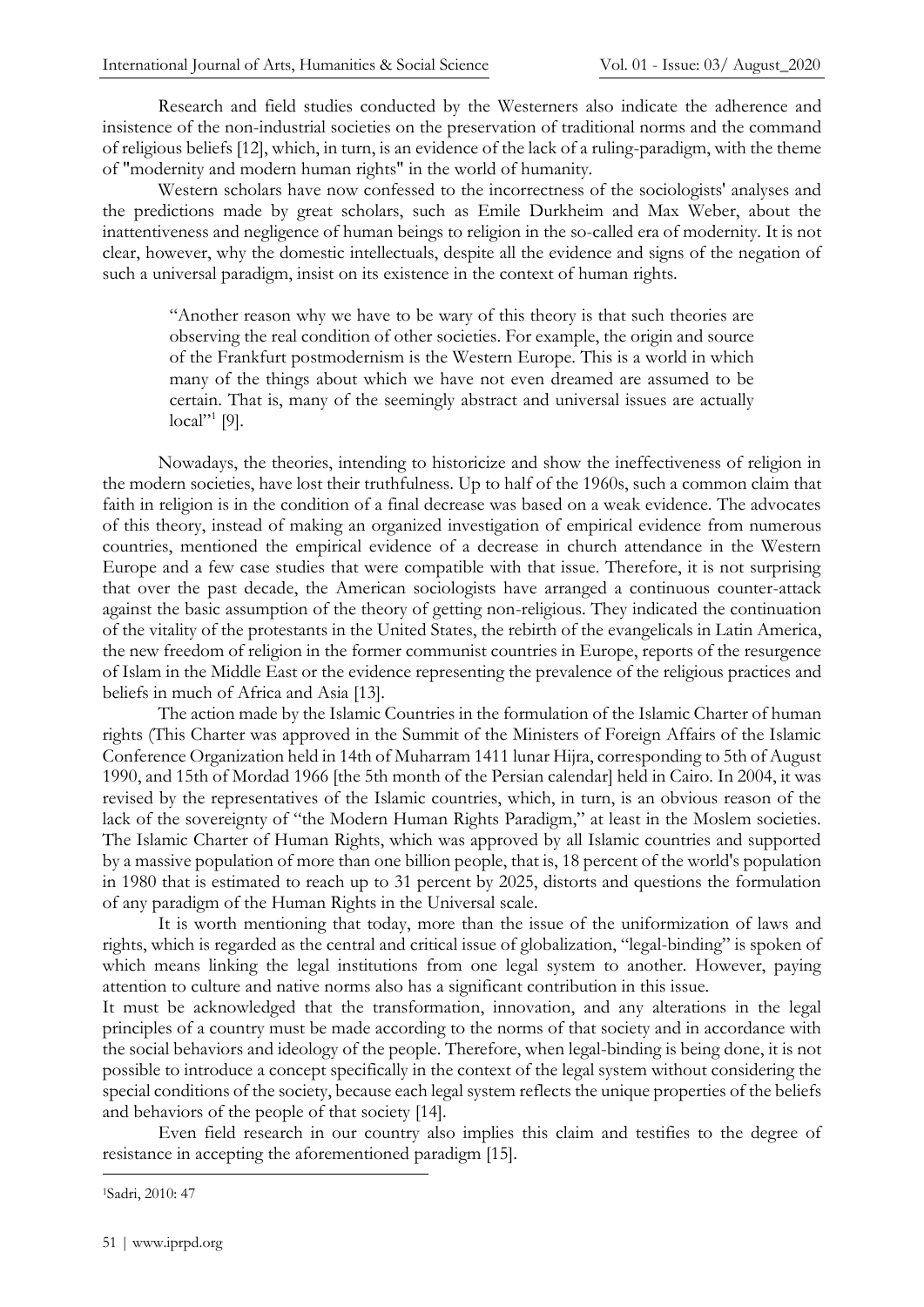# **IV. Research Methodology and Findings**

In a field study of 34521 people who were randomly selected from 28 cities in 28 provinces of the country, whose results could be generalized to 14-30-year-olds in Iran, we found how the claimed paradigm was missing in our country. We now refer to the answer to the three questions related to the topic of "the youth and their viewpoints regarding the Western culture."

#### **Question 1**: **Is human rights truly respected in Western countries?**

| Full      | Partial   | Partial                          | Full            | Total      | Total                | Total |
|-----------|-----------|----------------------------------|-----------------|------------|----------------------|-------|
| Agreement | Agreement | Disagreement                     | Disagreement    | Agreements | <b>Disagreements</b> |       |
| .5.50%    | 24.90%    | $\overline{\phantom{a}}$<br>.60% | $\angle 1.90\%$ | 40.40%     | 59.60%               | 13485 |

#### **Question 2: Is the Western Culture imposing itself on other cultures?**

| Full      | Partial   | Partial      | Full         | Total      | Total                 | Total |
|-----------|-----------|--------------|--------------|------------|-----------------------|-------|
| Agreement | Agreement | Disagreement | Disagreement | Agreements | <b>D</b> isagreements |       |
| 29.60%    | 46.80%    | 18.40%       | 5.20%        | 76.40%     | 23.60%                | 13488 |

#### **Question 3: Do we have to resist the Western Culture?**

| Full      | Partial   | Partial             | Full                       | Total      | Total         | Total |
|-----------|-----------|---------------------|----------------------------|------------|---------------|-------|
| Agreement | Agreement | <b>Disagreement</b> | $\sqrt{ }$<br>Disagreement | Agreements | Disagreements |       |
| 46.20%    | 39.10%    | 10.60%              | 4.10%                      | 85.30%     | 14.70%        | 13429 |

It is observed that nearly 60% of the respondents believe that Western human rights are not respected in Western countries themselves, and more than 76% of the respondents believe that the West seeks to impose its culture on other territories, and there are more than 85 percent who support the opinion of showing resistance and disobedience to the imposed Western Culture, in which one of its components is modern human rights that indicates there is a strong indigenous paradigm influenced by the religious and national culture in the context of human rights among the young welleducated Iranian free-thinkers. Moreover, it shows the extent to which the Westerners are unsuccessful in inducing a modern human rights paradigm even in the West.

There seems to be no way but to resist the globalization process of modern human rights and this is the way that is emphasized by those who are familiar with the Western culture:

"While I propose the prohibition of the use of the language of human rights, I invite the Muslims to resist the claims made by the Western world regarding the universality of human rights; important scholars have failed in gathering significant and serious analyses in their proof and confirmation"<sup>2</sup> [16].

#### **4.1. Incompatibility of Some Features of Modern Human Rights with the Iranian Culture**

#### **4. 1.1. The Characteristics of Humanism**

The original Iranian culture is evidence that Iranians, along with all the demands and rights that they have always assumed for themselves, have also insisted on protecting the rights and demands of their God and Creator as well and have not disregarded them, either. It is enough to look at the oldest document of human rights, that is, the Cyrus Charter, which is acknowledged by the scholars as the first document and charter of human rights. Then, we find out how Cyrus, after conquering Babylonia, has taken all the steps required to protect and preserve the social and citizenship rights of the people under his rule in an attempt at satisfying the gods.

<sup>2</sup>Lenzhausen, 2010:149

<sup>52</sup> | The Islamic-Iranian Culture and the Modern Human Rights' Paradigm: Hamid Reza Nouri et al.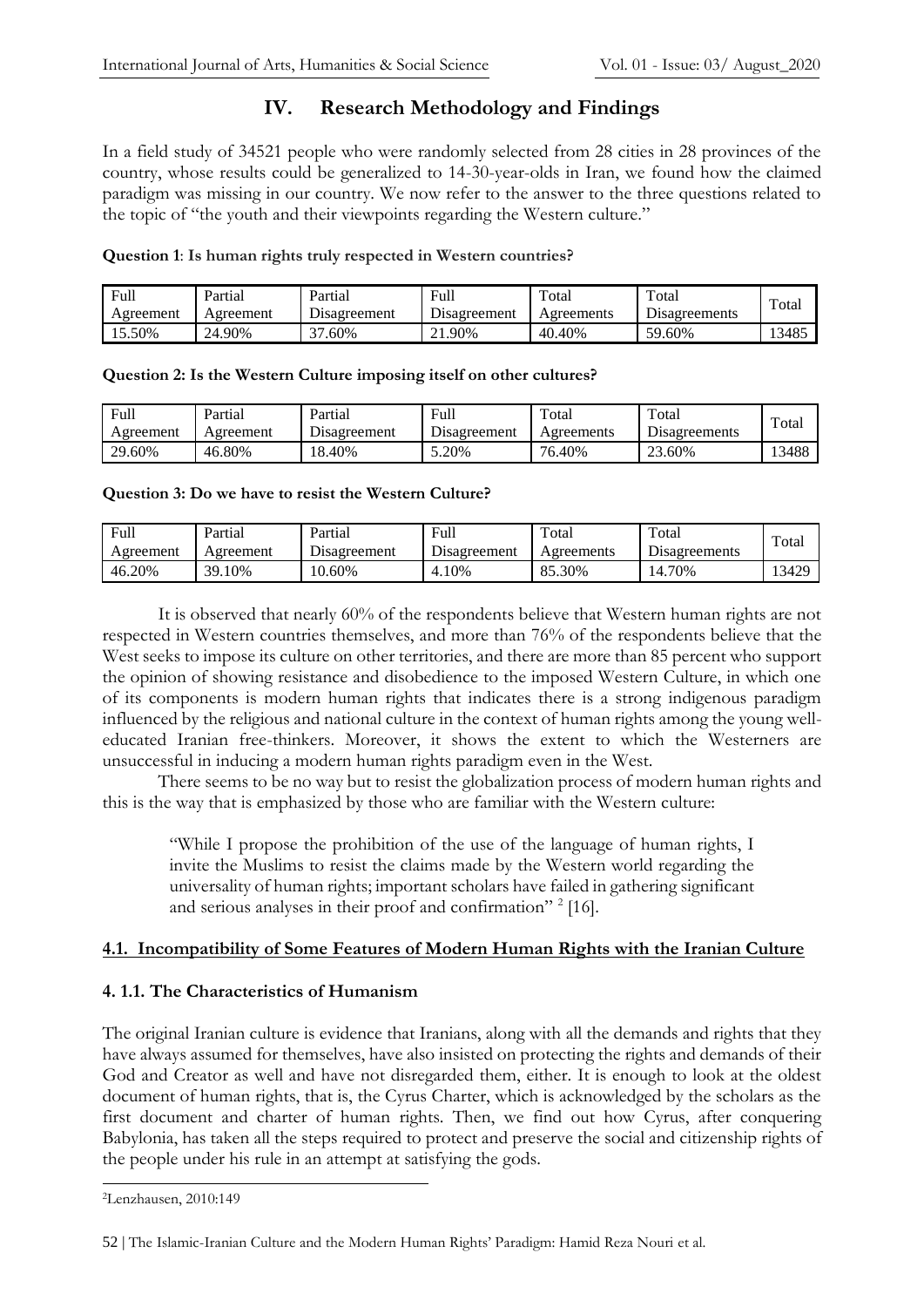Every day I praised him (Marduk, the great god of Babylon). Undisturbed, my countless army moved among the cities of Babylon. I did not allow anyone to terrify the land of Sumer and Akkad. I considered the needs of Babylon and all of their temples and tried to improve their situation ... Murduk, the great god, is pleased with my deeds…. On the request of Murduk, I have returned the Babylonians to peace and security, to their deserved condition<sup>3</sup> [17].

This feature of the Cyrus the Iranian king who has been referring to the rights of human beings along with considering the Divine laws has always been present as a lasting thought in the minds of the kind-hearted people of Iran, and by acknowledging the deserved status of human beings in the universe, he has never ignored the origin of this Creature who is the God of the universe and has never believed in extreme humanism.

#### **4.1.2 The Personality Trait**

The culture of the people of Iran, influenced by the religious teachings, has shown a particular interest in communal interests, and has always regarded them as prior to the interests of the individual. This moral attribute is obviously seen in some of the behaviors of the Iranians. For example, the traditional and unequal charity organizations such as the endowment organizations, many of whose documents have remained up to now, actually reject the theory of historical individualism of Iranians without having a true documentary [18].

Yes, most Iranians, when someone is in need of help, without considering their own interests and its compensation by the person in need of assistance, hurry to assist and regard the expediency of others as prior to that of their own. This is in contrast to some business-minded cultures that offer assistance to another person only in case the return of the compensation is guaranteed.

Undoubtedly, most people in the American community only help those who are likely to return to their assistance in the future (based on an equal footing), according to some experiences, the subjects will help those from whom they have already received assistance [19].

This general culture of the Iranian community which is influenced by the inspirational teachings of Islam shows itself completely in issues such as the murderer's retribution. Besides respecting the murderer's right to life and the thrills of the individualistic sense that endeavors to support the murderer's life unconditionally, the collective interest is taken into consideration. Since the collective life is based on the execution of Quisas (life emerges from retribution), such a general culture has agreed to it and endorses the principle of compensation while respecting the approach of the preservation of the victim's blood and the life of the society.

#### **4. 1.3 Anti-Semitic Feature**

As mentioned before, one of the characteristics of modernity is anti -Semitism and this makes the modern man, without having an in-depth analysis of the extent of the correctness of traditional doctrines, deny and reject them and organize his manners just in contrast to the orientation of customs and native traditions.

It must be admitted that Iranian culture is also incompatible with this feature of modernity since according to anthropologists, the reason of the sustenance of the Iranian culture lies in its attention to its traditions, myths, and ancient customs. Thus, it has not been caught up in the whirlpool of the globalization of the modern culture and has maintained itself.

The mystery of the survival of Iran and Iranian identity lies in the rituals, myths, and symbols that over the history have created the bonds of the nation's solidarity with the Iranian people and its historical continuity [20].

Today, human rights experts have properly realized that the globalization of modern human rights, despite the diversity of cultures, is an extremely difficult task, and that they should not ignore the extreme viewpoints of some of its readings.

<sup>3</sup>Azad, 1990:55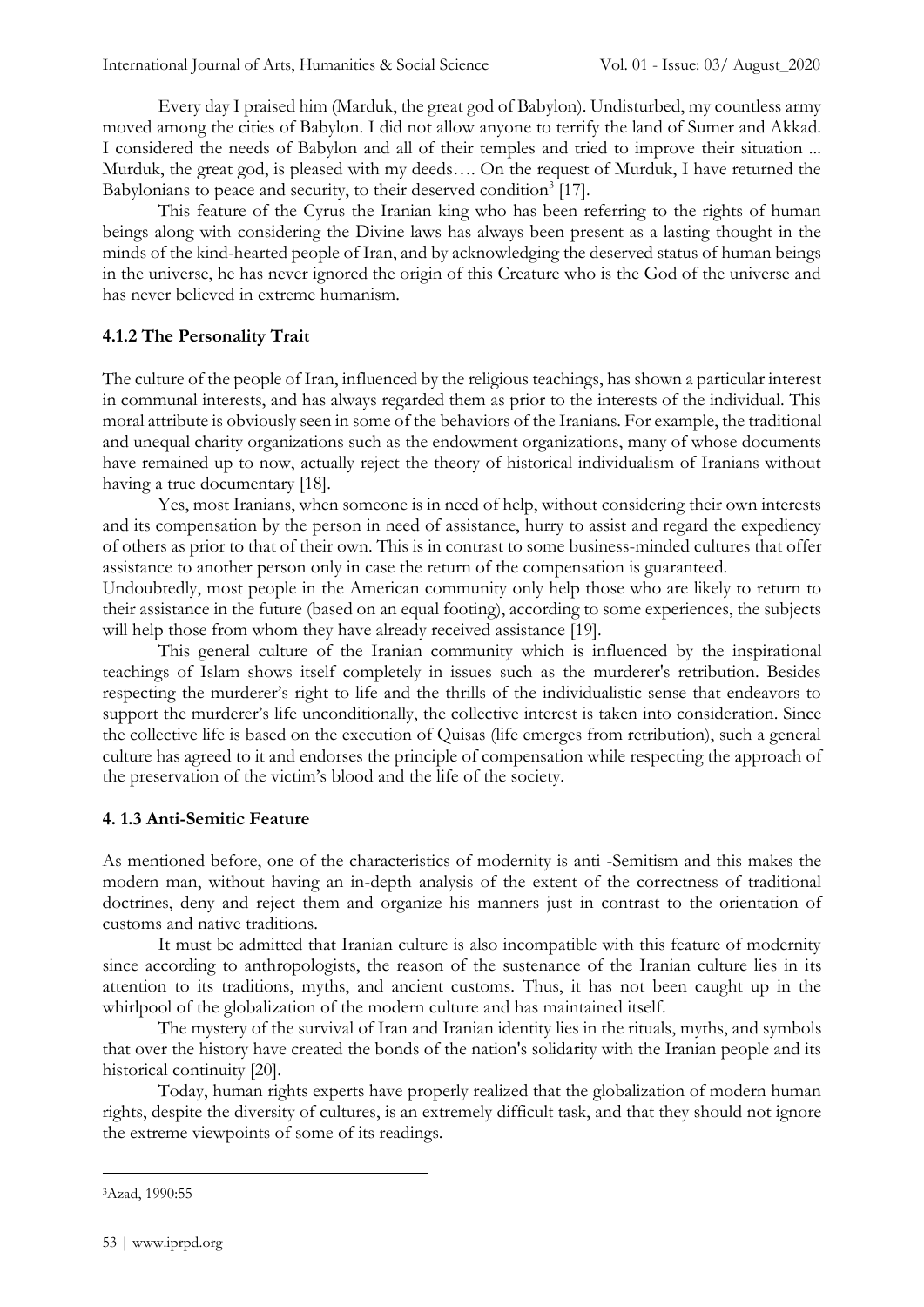Globalization, including the globalization of rights, and, consequently, that of human rights is only possible in three ways: the unification of separate and numerous legal systems with identical rules and content, the uniformization which refers to separate and numerous legal systems having the same rules and content, and the harmonization that refers to different legal systems with different but harmonious rules around common principles. The first two approaches are hegemonic, leading to an extreme universality, sovereignty and imposition of the values and legal systems of the powerful nations on other nations apparently under the label of human rights. In the third approach, human rights have a hard core and a periphery. The rights that are at a rigorous core are few but, in nature, are such that the existence of other rights actually depends on them. These rights include the acceptance of the right to life, the prohibition of enslavement, the prohibition of torture, freedom of beliefs, religion and speech. The cultural ratio is essentially expressible and an exception in the peripheral rights, not in the core rights [21].

It seems that even in the third version of globalization, the concept of modern human rights will be confronted with the resistance of religious communities because some of the rights in the hard core of human rights, such as the right to life and the right to freedom of expression, in issues such as the right of the murderer to commit deliberate murder and the right of the wrongdoers who deprive other citizens from their psychological and mental well-being (mohareb) and the right to freedom of expression of the propagators of distorted and misleading ideas and theories who will not benefit from the right to life and the right to freedom.

#### **4.2. Evidence of inactivity by some intellectuals in relation to modern human rights**

Some intellectuals who, on the one hand, were interested in proving the efficiency of religion in the contemporary world, and on the other hand, felt tangled between some of the teachings of Islamic punishments and beliefs of modern human beings, decided to eliminate this issue from the religious viewpoint which they believed belonged to the traditional world and brought religion closer to modernity. Other intellectuals opted for a selective approach.

"On the one hand, religious intellectuals, in contrast to the secular intellectuals, believed in relativity, which means while accepting the necessity of revising and rebuilding the common religious traditions, they do not reject all these traditions but have a selective attitude"<sup>4</sup> [11].

The offered solutions have all resulted in attempts at excluding religion from belonging to the traditional world and adjusting it to the modern world. All practices have one thing in common, namely that they regard the religious rules as unique, belonging to the past and the historical world, and to reconcile religion with the modern world and its requirements, instead of rejecting and denying the existence of a system and paradigm of domination for which there are no reasons, have made modifications in the religious doctrines, and have assumed it with various expressions belonging to the past so that the religion would be in need of washing away from many of its claims and commands just to survive and meet the needs of modern human beings.

#### **4.3 Choices of Religious Intellectuals**

Disregard for the foundation and origin of religious rights and duties related to the vast Divine Wisdom has worried some religious intellectuals in relation to the Islamic punishments so that based on various justifications, they have limited Islamic legal rules only to the time of early Islam, and, thus, they have prevented the reaction that such Divine laws may show to the principles of liberalism and have made such a reaction comprehensible and justified in the modernity paradigm. The supporters of this intellectual trend believe that the intellectual trend has moved into an epistemic break-down between tradition and modernity. By seriously considering and kindly observing the

<sup>4</sup>Yazdi, ibid., P.72

<sup>54</sup> | The Islamic-Iranian Culture and the Modern Human Rights' Paradigm: Hamid Reza Nouri et al.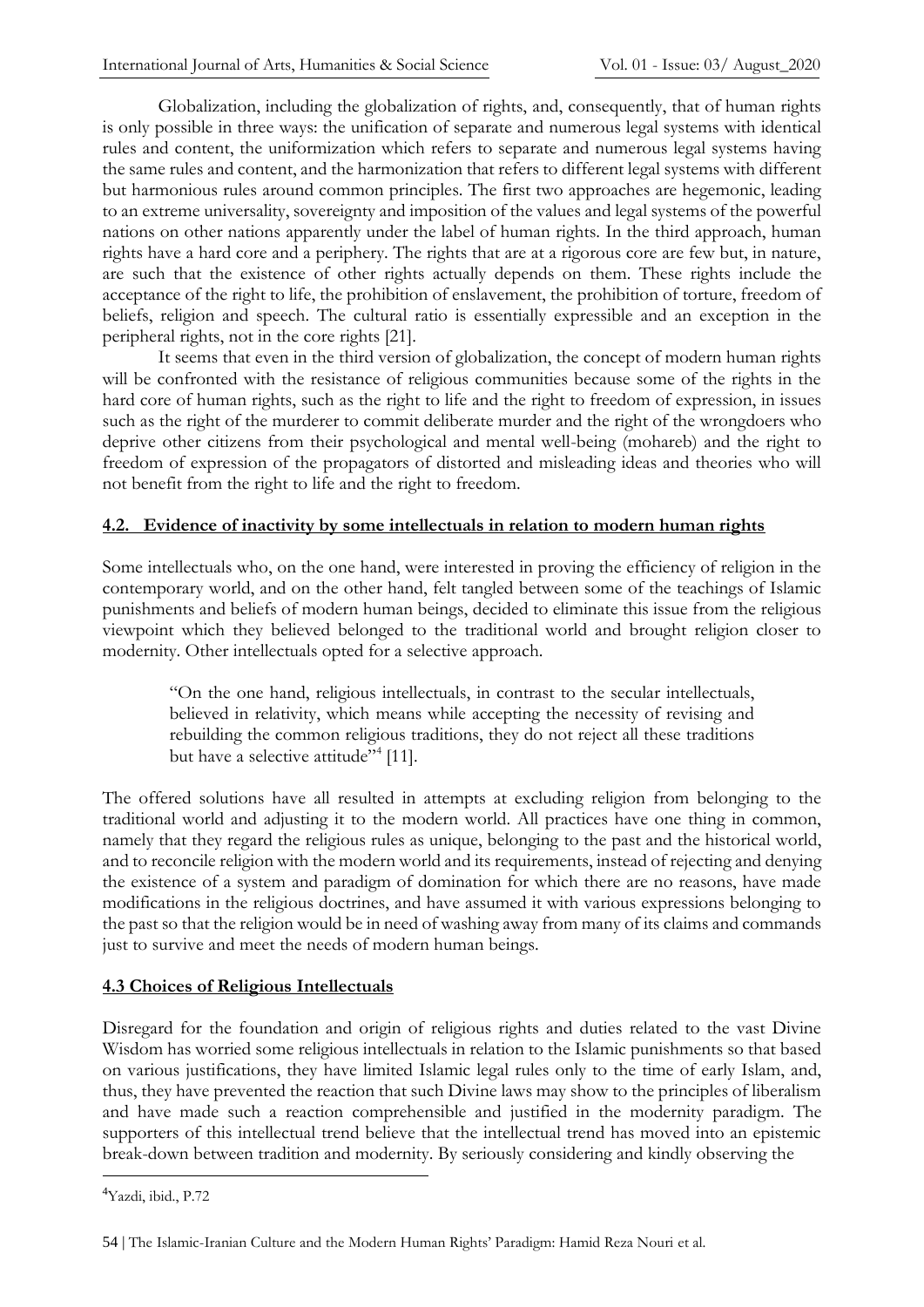epistemic products of the discourses of both tradition and modernity, this trend looks for the relevance, proportion, similarity, and difference among their anthropological, ontological, and epistemological foundations [22].

The passivity resulting from modern human rights and the attempts for its globalization have led a variety of religious intellectuals to seek the reformation of Islamic punishments, to provide solutions to solve the contradiction of such punitive sentences of Islam with modern human rights. Religious scholars, despite the use of diverse interpretations, all follow the same line of thinking and the spirit of historicity dominates their evidence and confirmations.

#### **4.4 Historical critique**

The solutions that have been offered with the intention of eliminating the gap between tradition and modernity can be categorized into some titles. Some can be considered in the context of the effect, some can be the cause, and the others can be taken as the cause of all causes and some can be raised as the internal religious capacity to eliminate the breakdown between tradition and modernity.

The transcendence of the majority of the religious teachings, paying attention to the negation and the affirmation of all the subjects, the ratification nature of all the social laws of Islam is assumed by the intellectuals to be due to the fact that in Islam the current custom and culture are taken into consideration (the cause of these cases is custom and culture) and the reason for paying attention to culture and custom is that Islam is a historical religion. So the cause of all causes of all the solutions is comprised of historicity. In other words, religions have affiliations due to their locality. In every historical religion, much of what is in the area of the rules and teachings is due to the fact that the particular religion has appeared in a specific geographical location and in a particular cultural situation, and it has been intertwined with its historicity since the written legacy of the religions, itself, manifests the context of their emergence. Therefore, every historical religion is both enclosed in time (historical) and limited to location (locality). Since religion is a temporal and spatial phenomenon, then all its teachings belong only to the time at which its teachings have been expressed! The solution is to pull Islam out of its history and its limitation, and remove that which is related to the locality of religion and make it lean and mild in favor of modernity and force it to abandon all its social orders. What it says and wants should be what humans decide on in any era, and it will not say anything nor will it do anything regardless of the findings and the views of the human beings. This is precisely the project of secularization or the secularization that has already occurred in the Christian world. "The famous sociologist, Peter Burger, defines "secularization" as the process by which the sectors of the society and the culture are released from the domination of religious institutions and symbols, and it means increasing the production of people who look at the world and their own lives without resorting to religious interpretations"<sup>5</sup> [23].

"The process of consistently pushing religion out of its presumed positions in the West continued to the extent that it could gradually transform the postinstitutional religion into an institutional religion, and transform the same institutional religion to an individual religion, and would decline it from an individual religion to a non-theocratic, non-theological individual religion, without any external manifestation in contemplation and behavior -the declining of the religion"<sup>6</sup> [24, P. 78].

Since all religious teachings have been achieved through written tradition, including the Qur'an and the Sunnah, and the valuable legacy of the Islamic faith has thus been passed on to the future generations, some believe that the way has been paved for the hermeneutic interpretation and the historicism of Negri Gadamer imposes itself on this written legacy. In such a situation, the intellectual will find the chance to claim that all religious teachings, whether in the form of the Qur'an or in the form of the Sunnah of the Prophet, are a written collection whose understanding, at present, requires

<sup>5</sup>Beckford, 2009:111 6Shojaee Zand, 2004:78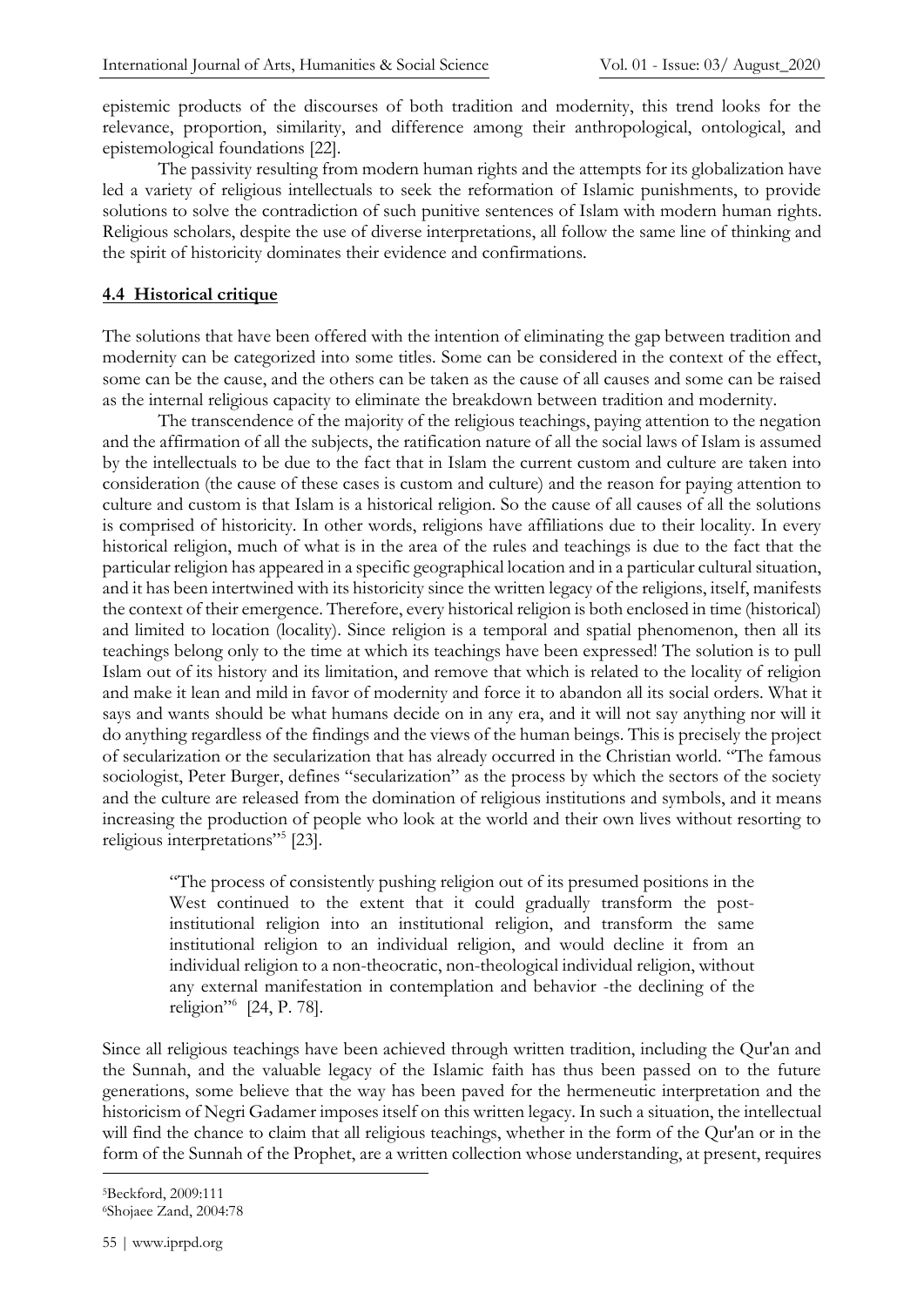a kind of interaction among the text and the content and the reader, and also the understanding of the cultural difference of the current culture and period and the date of the issuance of the written documents will all be seen together in the same hermeneutic.

We are now faced with this problem: how can we understand the depth of the Divine purpose in the holy books, given that we are confronted with different interpretative levels in this regard... The text has several layers of meaning, both historical and spiritual... The purpose of such hermeneutics is overcoming the cultural gap in order to retrieve the main meaning of the Divine Speech. The reader should be promoted to the level of the text that has now become nonsensical and unfamiliar to him [25].

The philosophical historicism (Historicism is based on and benefits from Gadamer's philosophical hermeneutic circle [26]. The notion of the hermeneutic circle, as Schleiermacher, Dilthey, Heidegger, Gadamer and others have analyzed in various forms, indicates an interaction between the interpreter and the text in which the interpreter, based on his first impressions of the text, adds issues to it so that they, themselves, on the basis of the text, will be given a new shape. According to Gadamer, the text should break the spell of the presuppositions of the interpreter and its subject should lead to the revision of his initial understanding [27].

According to this view, there is no fixed and trans-historical knowledge and all knowledge is historical. As mentioned by Franz Rosenzweig in the "Star of Redemption," "The nature of the inspiration necessarily changes, just to be included within the context of human understanding at the moment of its revelation, not in the future generations"<sup>7</sup> [9].

With the transition from philosophical and rational sciences, an era-based perspective that, by nature, would not tolerate any fixed knowledge and would categorize theorizing and intellectual creativity on the basis of the knowledge elements of its context and era, and evaluates all ideas as conditional and provisional, would be regarded as a major challenge facing the religious thought.

Due to its relativism and self-violation, such a viewpoint is false since in case there is no constant knowledge, the very claim of historicity and relativity of knowledge would be exposed to relativity and led to its own negation. In case there are no trans-historical knowledge and all knowledge is historical, a question can be raised regarding why the religious thinkers have not taken this issue into consideration and instead have mentioned that their commands are post-historical. Indeed, how can we easily ignore what the messenger of Allah (peace be upon him) has said in his Ghadir sermon and consider the social commands of Islam as historic and crosswise […] While in his last words when he was only a few steps away from death, Prophet Mohammad (peace be upon him) said "Oh, people! I would not turn away, nor would I change whatever I have allowed or disallowed you to use. You had also better keep this in mind and recommend and mention it to other people and never change or convert what God has allowed or disallowed to be used"<sup>8</sup> [28].

#### **4.5 Methodological Alternative Approach of Intellectuals' Solutions**

Among the remedies mentioned, the subject of "purposes of Sharia" has been used as an interreligious capacity to help in solving the problem of separation [29] because it is only with this subject that religion can move over time and recommend commands for all periods and times without any reduction in its dignity and status. However, the main issue is that having access to the real objectives of Sharia is something very difficult and professional and it cannot be proposed as a general solution that is used as a compromise by the unawares and non-professionals. It is better to propose the Jurisprudential Ijtihad which is acceptable by the Shi'a as a solution in place of the other solutions which resulted from the belief in the obstruction of the usage of Ijtihad in the Sunni jurisprudence.

That is why Ijtihad has been regarded as the discoverer of the purposes of the Sharia and even the divisions of its sections have been arranged on the same basis. By accident, on the basis of the same purposes, conclusions have been made which are quite the opposite of the results obtained

<sup>7</sup>Sadri, ibid., P.49

<sup>8</sup>Tabrasi, 1983, Vol. 1, P.65

<sup>56</sup> | The Islamic-Iranian Culture and the Modern Human Rights' Paradigm: Hamid Reza Nouri et al.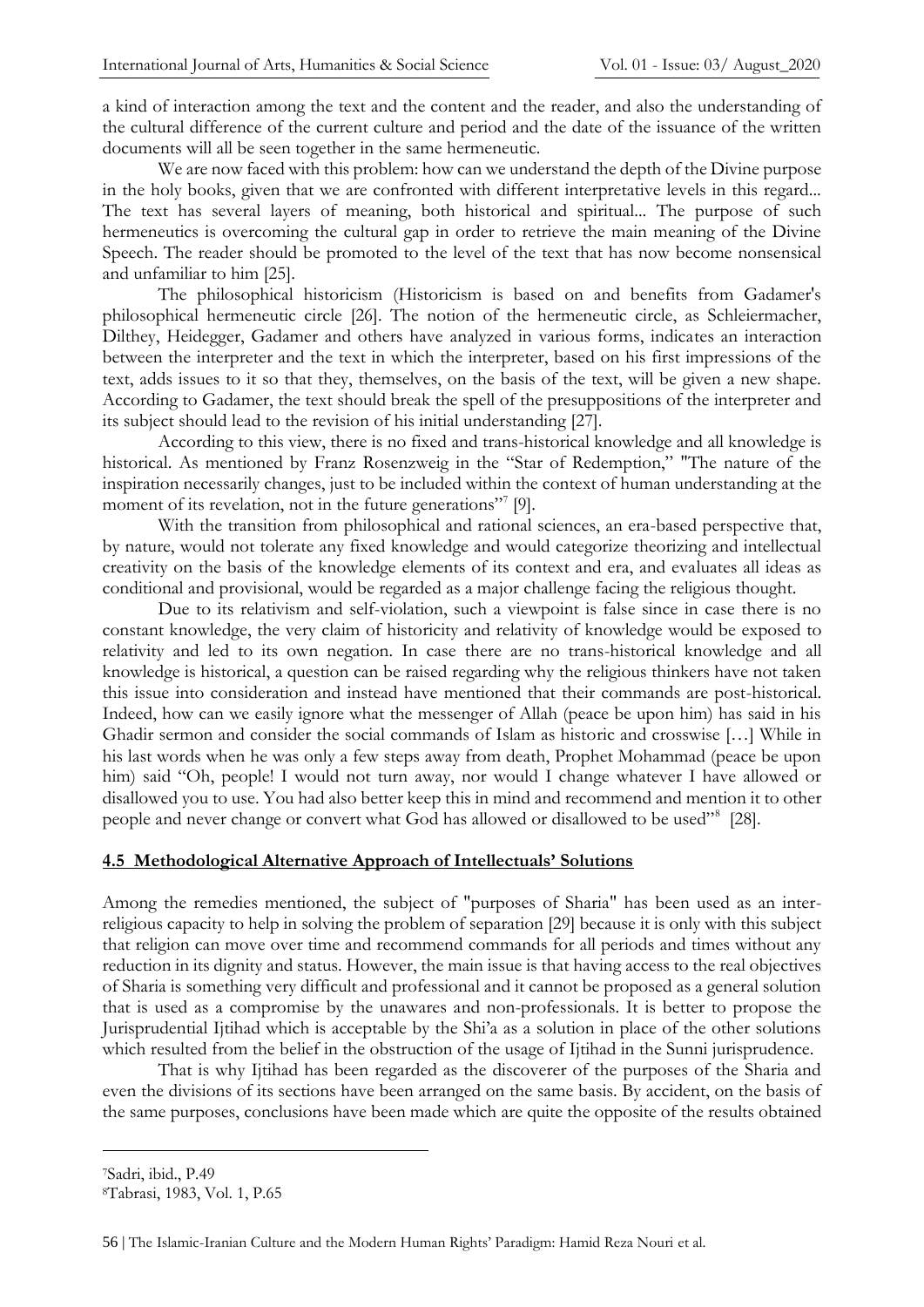by those who are opposing the usage of this approach. For example, while relying on the Sharia purposes, some scholars have indicated that the punishment of death is unjustified for the murderer [30], it is exactly due to supporting one of the sharia purposes that the sentence of death punishment has been regarded as necessary in the case of the intentional murder. The great jurist, Siveri says:

"And the Shiite scholars and intellectuals have divided the religious rulings into the following categories: the purpose of these rulings is either heavenly and it is called worshipping or it is worldly; in that case, it has two further subdivisions: either it is not in need of a word or phrase or sentence which in that case it is called a ruling or it is in need of a word or phrase or sentence which in that case, it is either two-sided and is called aloqudor it is one-sided and it is called aliquat. The religious rulings can also be divided in another way; it can either be said that the religious rulings have been proposed to preserve five pillars, namely religion, self, money, relationships, and wisdom. In fact, such purposes need to be explained in any shariat. Of course, the rulings related to worshipping are also divided by religion which is itself protected by Jihad and its attributes and the religion also preserves the self by alqisas which actually preserves life and whatever that is related to it"<sup>9</sup> [31]

The principle of the Shiite Iijtihad and paying attention to the secondary laws as well as rules such as no loss, emergency and [...] are Convincing solutions to achieve the rights and duties of a worshipper at any time or period, not only in the so-called period of tradition or during the so-called tradition, but also in the period of modernity and post-modernity and other periods following it. In the meantime, the uncertain paths, which depend on assumption and delusion, speculations and tastes, are sometimes based on the effect of lusts, passions, and imagination shall not be taken into consideration.

According to the "common expediency", the "governmental commands and the provincial ruling" and the "convergence of some punishments to tazir (that is, punishable under the Islamic law)" and getting out of the state of the religious law, and so on are jurisprudential solutions solving the issues related to human rights, that are derived from the depths of the religion and are close the path to eclecticism.

# **V. Conclusion**

The current attention to human natural rights that along with the rights of other creatures has always been emphasized by Islam is a highly respectable and praise-worthy issue. However, considering the difference between culture and essential norms that is acceptable among various human communities, its confiscation in favor of the paradigm of modernity and striving for its paradigmation is an unsuccessful attempt which has been nourished by religion and specific nationality. The resistance of the world nations to the vast range of the human rights mentioned by modernity is a sign of the unsuccessfulness of the universalism of the modern human rights. The rich Iranian culture which has always been fed by natural religious teachings is not compatible with the essential features of modernity that are the bases of modern human rights. Moreover, relying on the local culture and genuine religious resources and convincing methods of Ijtihad that have been introduced in the rich Shiite jurisprudence is an appropriate solution to preserve the authenticity of the Divine norms of natural human rights, on the one hand, and to respect human findings in the area of natural human rights, on the other hand. This is the same method which has been emphasized by the great architect of the Islamic revolution and the two factors of time and place are essential criteria that play a significant role in analyzing the jurisprudential and expressing the Ijtihadi views.

<sup>9</sup>Siveri, 1980:7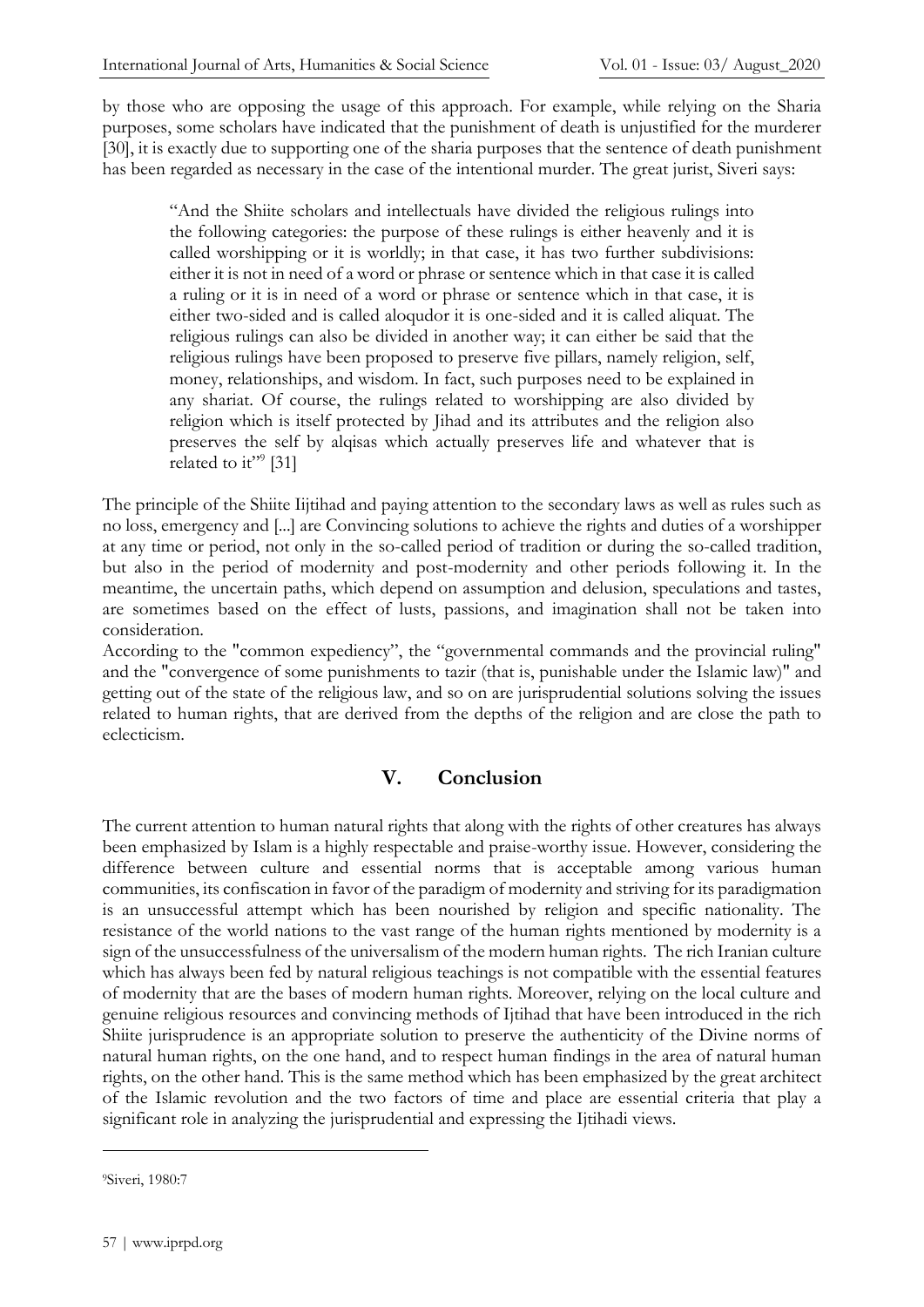#### **Works Citation**

- [1] Mojtahed Shabestari, Mohammad. Reflections on the Human Translation of Religion (Tehran: New Design Publications, 2005).
- [2] Hashemzadeh Harrisi, Hashemet. et. al. Human Rights in the Contemporary World (Tehran: Aeen Ahmad Publications, 2009).
- [3] Soroush, Abdolkarim. Politics, 3rd Ed., (Tehran: Cultural Institute of Serat, 2000).
- [4] Malekian, Mostafa, et.al. Dialogues in the Philosophy of Law (Qom: The Center for Islamic Literature Office, 2000).
- [5] Haghdar, Ali Asghar. The Question of Decline of Iran, 4th Ed. (Tehran: Kaveer Publications, 2008).
- [6] Hashemi, Mohammad-Mansour. God and Man (Tehran: Kaveer Publications, 2010).
- [7] Fazlullah, Mohammad Hussein. From the Quran, 2nd Ed. (Beirut: Dar-ul-Melak Printing and Publishing, 1998).
- [8] Tabrasi, Fazl ibn Hassan. Al-Bayan Assembly in the Interpretation of Quran, 3rd Ed., Research by Mohammad Javad Bolaghi, (Tehran: Naser Khosrow Publications, 1993).
- [9] Sadri, Ahmad. Apocalypse Nearby. Translation by Amir Hossein Teimouri (Tehran: Kaveer Publications, 2006).
- [10] Beck, Ulrich. Society at Global Risk (Tehran: Kaveer Publications, 2009).
- [11] Yazdi, Ebrahim. Religious Intellectualism and New Challenges, 2nd Ed. (Tehran: Kavir Publications, 2009).
- [12] Inghart, Ronald and Wellsel, Christine. Modernization, Cultural Change and Democracy, Translation by Yaghoub Ahmadi (Tehran: Kavir Publications, 2010).
- [13] ------and Norris, Pippa. Holy and Customary, Religion and Politics in the World, 2nd Ed., Translation by Maryam Vetar (Tehran: Kavir Publications, 2010).
- [14] Kangaraei Manijeh and Namvar, Bahman. Comparative Sciences (Tehran: Sokhan Publications, 2010).
- [15] National Youth Organization. The Situation and Attitudes of the Youth of Iran (Tehran: Third Generation Publications, 2001).
- [16] Legenhausen, Mohammad, Islamic Reconstruction of Human Rights, Journal of Political Science, 8, 2010, 152-130.
- [17] Azad, Abul-Kalam. Cyrus the Great. Translation by Bastani Parizi (Tehran: Cyrus Publications, 2011).
- [18] Farhadi, Morteza. Reflections of Religious Doctrines in Iranian Culture, Journal of Social Sciences, 46, 2009.